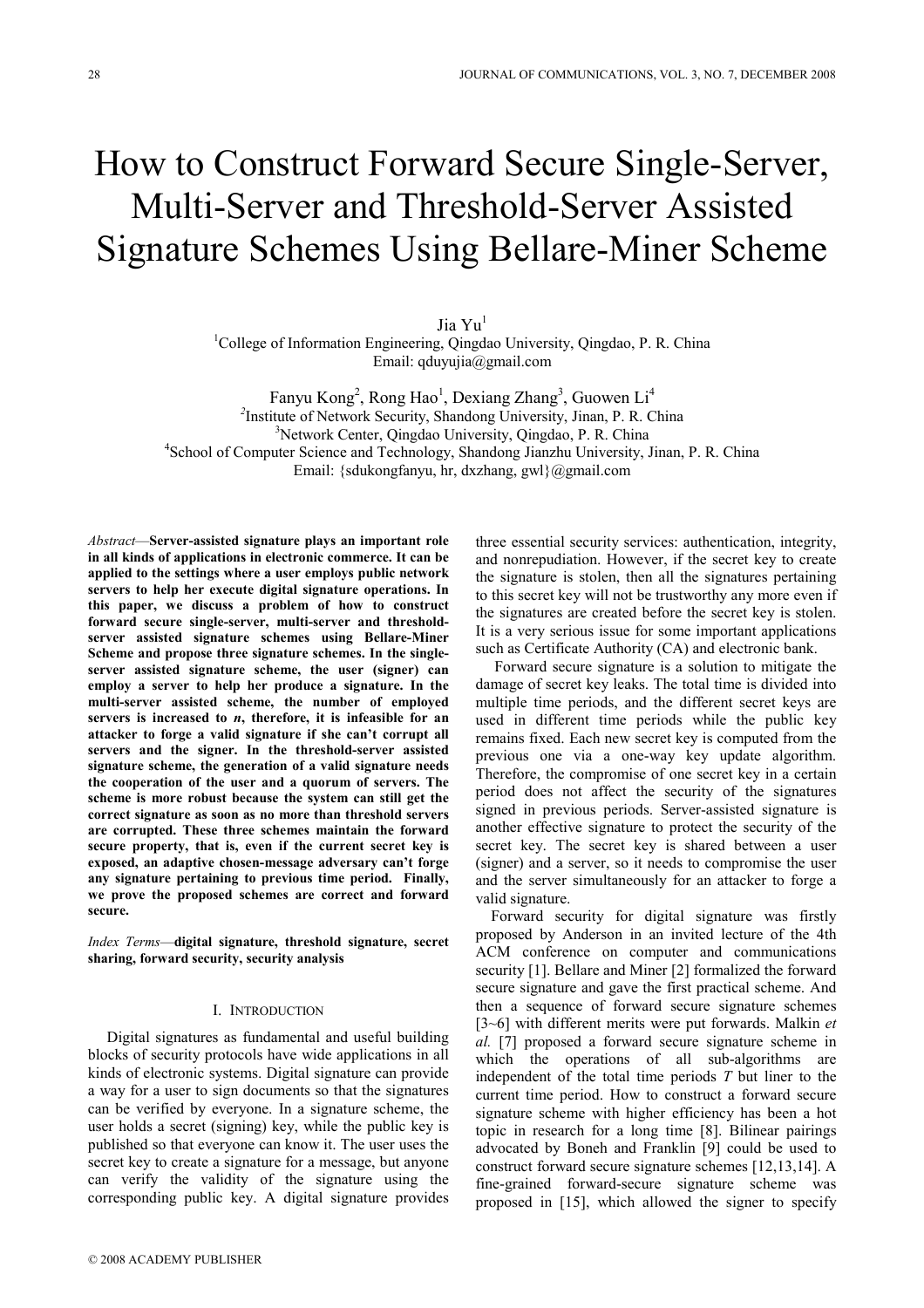which signatures of the current time period remain valid when revoking the public key. Forward secure signature schemes in untrusted update environments were researched in [16,17]. Forward secure threshold signature was also considered in [18~21].

A server-assisted signature was proposed by Xu et al. [22]. In their proposal, the signing key is shared among several servers and a user. The signing generation needs the cooperation of the user and a quorum number of servers. It is specially useful when a user employs several public network servers to help her execute threshold signature. Yang et al. [23] presented a proactive secret sharing for server assisted threshold signatures. Their scheme has higher security property, the proactive security. The paper [24] introduced an server assisted one-time signature alternative to server assisted signature scheme. The paper [25] revisited server assisted computation for digital signatures.

In this paper, we discuss a problem of how to construct forward secure single-server, multi-server and thresholdserver assisted signature scheme using Bellare-Miner scheme. We construct three schemes with different properties. In the first scheme, the system is composed of one user and one server that share the secret key together. The user can employ the server to help her to produce a signature. The user and the server must cooperate to produce a valid signature. In the second scheme, the number of employed servers is increased to  $n$ , therefore, the signer must combine all  $n$  servers to produce a valid signature. It is infeasible for an attacker to forge a signature if she can't corrupt all servers and the user. In the last scheme, any generation of a valid signature needs the cooperation of the user and a quorum of servers. The scheme is more robust because the system can still get the correct signature as soon as no more than threshold servers are corrupted. The three schemes all maintain the forward secure property, that is, even if the current secret key is exposed, an adaptive chosen-message adversary can't forge any signature pertaining to previous time period. At last, the correctness and security have been analyzed.

 The rest of the paper is organized as follows. In section 2, we introduce the preliminaries of our work including some definitions and robustness sub-protocols. The detailed description of schemes is given in Section 3. We analyze the correctness and forward security in section 4. Finally, we conclude this paper in the last section.

## II. PRELIMINARIES

### A. Definitions

Below we give the definition of forward secure serverassisted signature. Forward secure server-assisted signature consists of a key generation algorithm, a key update algorithm, a signing algorithm and a verifying algorithm. It satisfies that an adversary can't forge a signature of some new message for some previous period even if she gets the current private key.

Definition 1 (Forward Secure Server-Assisted Signature). A forward secure server-assisted signature is an quadruple of algorithms, SAFSS=(SAFSS.GEN, SAFSS.UPD, SAFSS.SIG, SAFSS.VER), where:

SAFSS. GEN: the key generation algorithm, inputs a security parameter  $k \in N$  and the total number of time periods  $T$ , and generates a public key  $PK$ , the initial share  $SK_U^{(0)}$  for user U, and the share  $SK_i^{(0)}$  for each server  $i(i=1,2,...,n)$ .

SAFSS. UPD: the secret key update algorithm, inputs the current time period j, and generates a share  $SK_i^{(j+1)}$ for each server *i* and  $SK_U^{(j+1)}$  for user *U* in the algorithm for the next time period.

SAFSS.SIG: the signing algorithm, inputs the current time period  $j$  and a message  $M$ , and the user and all servers jointly generate a signature  $\leq j$ , tag> of M for period j.

SAFSS. VER: the verification algorithm, inputs the public key *PK*, a message *M* and a signature  $\leq i$ , tag>, and returns 1 if  $\leq j$ , tag> is a valid signature of M or 0, otherwise.

If  $\leq j$ , tag> is a valid signature generated in algorithm SAFSS.SIG, then SAFSS.VER( $M$ ,  $\leq j$ , tag>)=1.

When the number of servers is 1, we call this scheme as forward secure single-server assisted signature. When the number of servers is over 1, we call this scheme as forward secure multiple-server assisted signature.

**Definition 2 (Forward Secure Threshold-Server Assisted Signature).** A forward secure threshold-server assisted signature is an quadruple of algorithms, *SAFSTS*=(*SAFSTS.GEN*, *SAFSTS.UPD*, *SAFSTS.SIG*, *SAFSTS.VER*), where *t*-1 is the maximum number of corrupted servers; *n* is the total number of servers.

SAFSTS. GEN: the key generation algorithm, inputs a security parameter  $k \in N$  and the total number of time periods  $T$ , and generates a public key  $PK$ , the initial share  $SK_U^{(0)}$  for user U, and the share  $SK_i^{(0)}$  for each server  $i(i=1,2,...,n)$ . Threshold servers can construct the partial secret key of all servers  $SK^{(0)}$ .

SAFSTS.UPD: the secret key update algorithm, inputs the current time period j, and generates a share  $SK_i^{(j+1)}$ for each server *i* and  $SK_U^{(j+1)}$  for user *U* in the algorithm for the next time period.

SAFSTS.SIG: the signing algorithm, inputs the current time period  $j$  and a message  $M$ , and the user and the set of threshold servers  $B(|B|=t)$  jointly generate a signature  $\leq j$ , tag> of  $M$  for period  $j$ .

SAFSTS. VER: the verification algorithm, inputs the public key  $PK$ , a message M and a signature  $\leq j$ , tag>, and returns 1 if  $\leq j$ , tag> is a valid signature of M or 0, otherwise.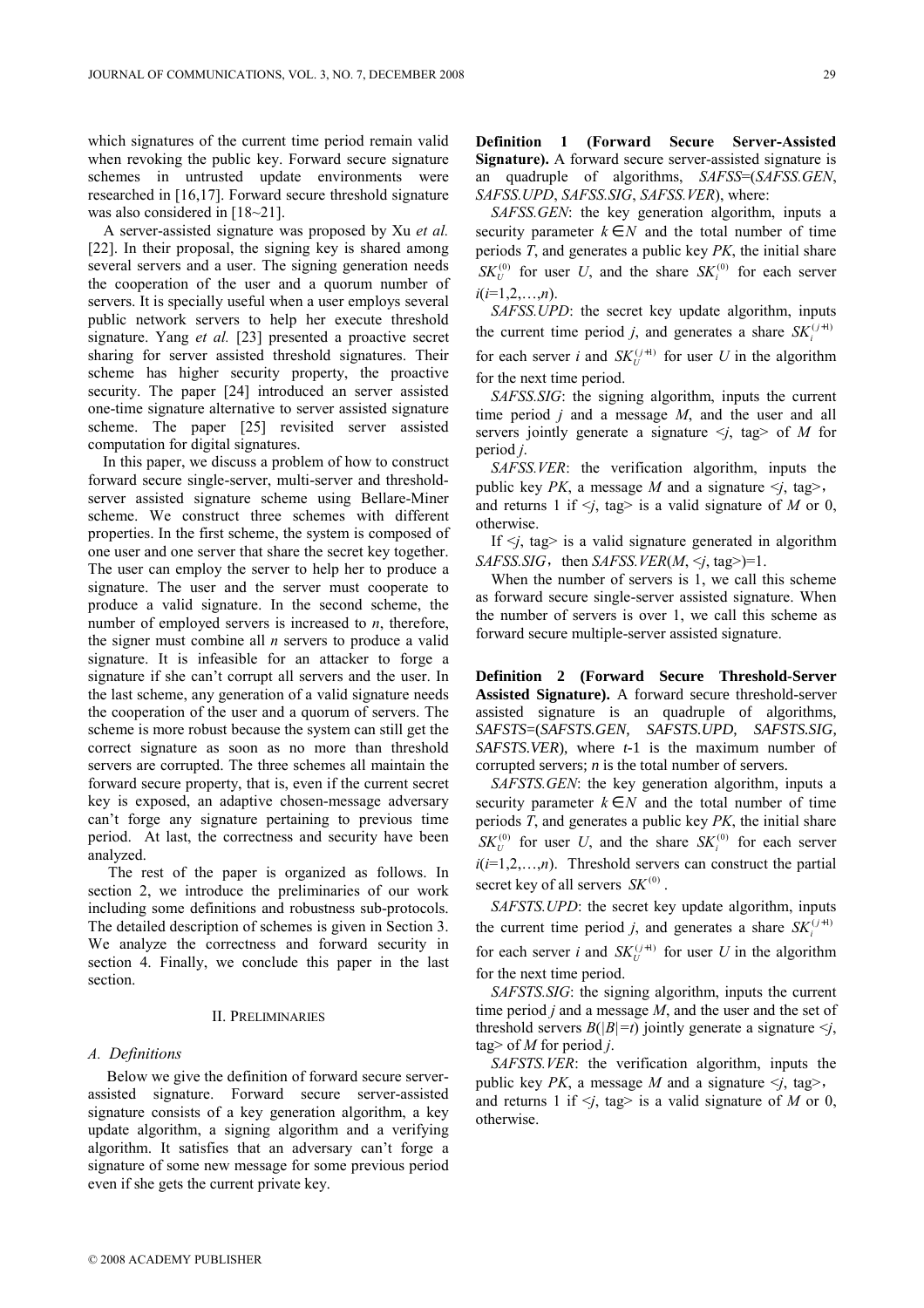If  $\leq j$ , tag> is a valid signature generated in algorithm SAFSTS.SIG, then SAFSTS.VER( $M$ ,  $\leq j$ , tag>)=1.

## B. The Robustness Sub-Protocols

(1) Uncond-Secure- $Z_N$ -VSS: In this protocol, the shares of a secret are distributed to a group of players by a  $(t, n)$ secret sharing scheme in  $Z_N$ . It is information-theoretical secure and can tolerate  $(n-1)/2$  malicious players. This protocol is taken from [26,27].

The dealer selects two random polynomials in  $Z_N$ :

$$
f(x) \leftarrow \sum_{i=0}^{t} a_i x^i \mod N, \quad g(x) \leftarrow \sum_{i=0}^{t} b_i x^i \mod N, \quad \text{where}
$$
\n
$$
a_0 = L^2 s, \quad s \in_R \{0, \dots, [n/4] - 1\}, \quad b_0 = L^2 k, \quad k \in_R \{0, \dots, N^2([N/4] - 1)\}, \quad a_i, b_i \in_R \{0, L, 2L, \dots, L^3 N^2\}, \quad i = 1, \dots, t \quad \text{Compute} \quad s_i = f(i)(i \in \{1 \dots n\}) \quad \text{and}
$$
\n
$$
k_i = g(i)(i \in \{1 \dots n\}) \quad \text{and} \quad \text{send} \quad (s_i, k_i) \quad \text{to players}
$$
\n
$$
i(i \in \{1 \dots n\}) \quad \text{secretly. Compute and broadcast thecommits } C_i \triangleq g^{a_i} h^{b_i}, (i \in \{0, \dots, n\}) \quad \text{for} \quad a_i \quad \text{Players}
$$
\n
$$
i(i \in \{1 \dots n\}) \quad \text{verify} \quad C(s_i, k_i) \equiv \prod_{j=0}^{n} (C_j)^{i^j} . \quad \text{If the equation}
$$
\nfollows, the shares are right. Otherwise, publish  $(s_i, k_i)$  and generate a complaint against the dealer.

(2) Jointly-Uncond-Secure- $Z_N$ -RSS: In this protocol, a group of players jointly and verifiably generate a random secret in  $Z_N$  by protocol Uncond-Secure- $Z_N$ -VSS and each player holds one secret share. Each player can verify whether her share is right or not.

Each player i distributes a random secret  $a_0^{(i)} \leftarrow L^2 \cdot s^{(i)}$  using protocol Uncond-Secure-  $Z_N$ -VSS as a deader role. Secretly send the share  $s_j^{(i)}$  of secret  $a_0^{(i)}$ and corresponding  $k_j^{(i)}$  to player j. Broadcast commits  $C_l^{(i)}$  ( $l \in \{0...n\}$ ). When player j receives the message, she checks the validity of the share using the equation (*i*)  $\frac{?}{L}(i) \searrow \prod_{i=1}^{n} (C^{(i)})$  $<sup>0</sup>$ </sup>  $(s_j^{(i)}, k_j^{(i)}) \equiv \prod_{l=0}^2 (C_l^{(i)})^{jl}$  $C(s_i^{(i)}, k_i^{(i)}) \equiv | \cdot | (C_i$  $\equiv \prod_{i=0} (C_i^{(i)})^{i}$  . If it doesn't hold, player j

publishes  $(s_j^{(i)}, k_j^{(i)})$  and generates the complaint against player i. Suppose that the honest players constitute the set A. Note that all honest players get the same set A. The player *i* computes her share  $s_i \leftarrow \sum_{j \in A} s_i^{(j)}$  mod  $s_i \leftarrow \sum s_i^{(j)} \mod N$  $\leftarrow \sum_{j\in A} s_i^{(j)} \mod N$ .

(3) *Mult-*  $Z_N$  *-VSS*: In this protocol, compute the shares of the multiplication of two shared secrets in  $Z_N$ . At the same time, the exponent of the new polynomial doesn't increase (still  $t$ ). This protocol combines the approaches in [28] and [32].

Each player  $i$  computes the following message:  $\alpha_i = f_\alpha(i)$ ,  $\beta_i = f_\beta(i)$ ,  $\rho_i = \tau(i)$ ,  $\sigma_i = s(i)$ . Where the new polynomial satisfies the condition in [31]. The public message contains  $A_i = C(\alpha_i, \tau_i) = g^{\alpha_i} h^{\tau_i}$ ,  $B_i = C(\beta_i, \sigma_i) = g^{\beta_i} h^{\sigma_i}$ .

Each player i executes DL-VSS protocol<sup>[29]</sup> to share  $\lambda_i \alpha_i \beta_i$  like Uncond-Secure-Z<sub>N</sub>-VSS protocol, where  $\lambda_i$  is the element of line 1 and column  $i$  in the inverse of Vandermonde matrix. Let  $c_{ij} = f_{\alpha\beta}$  (*j*),  $\tau_{ij} = u_i(j)$ , where  $f_{\alpha\beta i}$  and  $u_i$  are random polynomials in  $Z_N$  with order t and  $f_{\alpha\beta_i}(0) = \lambda_i \alpha_i \beta_i$ .

All players employ VSPS-Check [32] protocol to check the validity of the share for player  $i$ . Player  $i$  proves  $C_{i,0}$  is the valid commit about the multiplication of  $\lambda_i \alpha_i \beta_i$  using ZK proof.

Player *i* computes  $\gamma_i = \sum_{i=1}^{2t+1}$ 1  $\sum_{i=1}^{t+1} c_{ii}$  mod  $i = \sum_{j=1}^{\infty} c_{ji}$  $\gamma_i = \sum_{i=1}^{2t+1} c_{ii} \mod N$  $=\sum_{j=1}^{N} c_{ji} \mod N$  which is the share of  $\gamma = \alpha \beta$  generated by a random polynomial with order

*t*. Compute 
$$
\tau_i = \sum_{j=1}^{2t+1} \tau_{ji}
$$
 and

$$
C_j = C(\gamma_j, \tau_j) = g^{\gamma_j} h^{\tau_j} = \prod_{l=1}^{2t+1} C_{lj} \qquad , \qquad (1 \le j \le n) \qquad \text{and}
$$
  
broadcast  $C_i (1 \le i \le n)$ .

#### III. PRELIMINARIES

## A. Forward Secure Single-Server Assisted Signature Scheme

The proposed forward secure single-server assisted signature is composed by one user and one server. There are four algorithms: algorithm SAFSS.GEN, algorithm SAFSS.UPD, algorithm SAFSS.SIG, algorithm SAFSS.VER. These algorithms are described as follows:

1. Algorithm  $SAFSS. GEN(k, l, T)$ .

Begin

Firstly, select two random and distinct k/2-bit primes  $p_1, p_2$  satisfying:  $p_1 \equiv p_2 \equiv 3 \pmod{4}$ ,  $N = p_1 p_2$ .

For 
$$
i=1
$$
 to  $l$  do

The dealer selects random values  $S_{i,0}^s, S_{i,0}^U \in_R Z_N^*$ .

Set 
$$
U_i^s = (S_{i,0}^s)^{2^{T+1}}
$$
 mod N,

$$
U_i^U = (S_{i,0}^U)^{2^{T+1}}
$$
 mod N , and  $U_i = U_i^U \cdot U_i^s$  mod N.

Endfor

Set 
$$
SK_0^s \leftarrow (N, T, 0, S_{1,0}^s, ..., S_{l,0}^s)
$$
 and   
  $SK_0^t \leftarrow (N, T, 0, S_{1,0}^t, ..., S_{l,0}^s)$ 

$$
SK_0^U \leftarrow (N, T, 0, S_{1,0}^U, ..., S_{l,0}^U).
$$

Send  $SK_0^s$  to the server and send  $SK_0^U$  to the user secretly.

Set and publish  $PK \leftarrow (N, T, U_1, ..., U_l)$ .

End

2. Algorithm *SAFSS. UPD*( $SK_j^s$ ,  $SK_j^U$ , *j*). Begin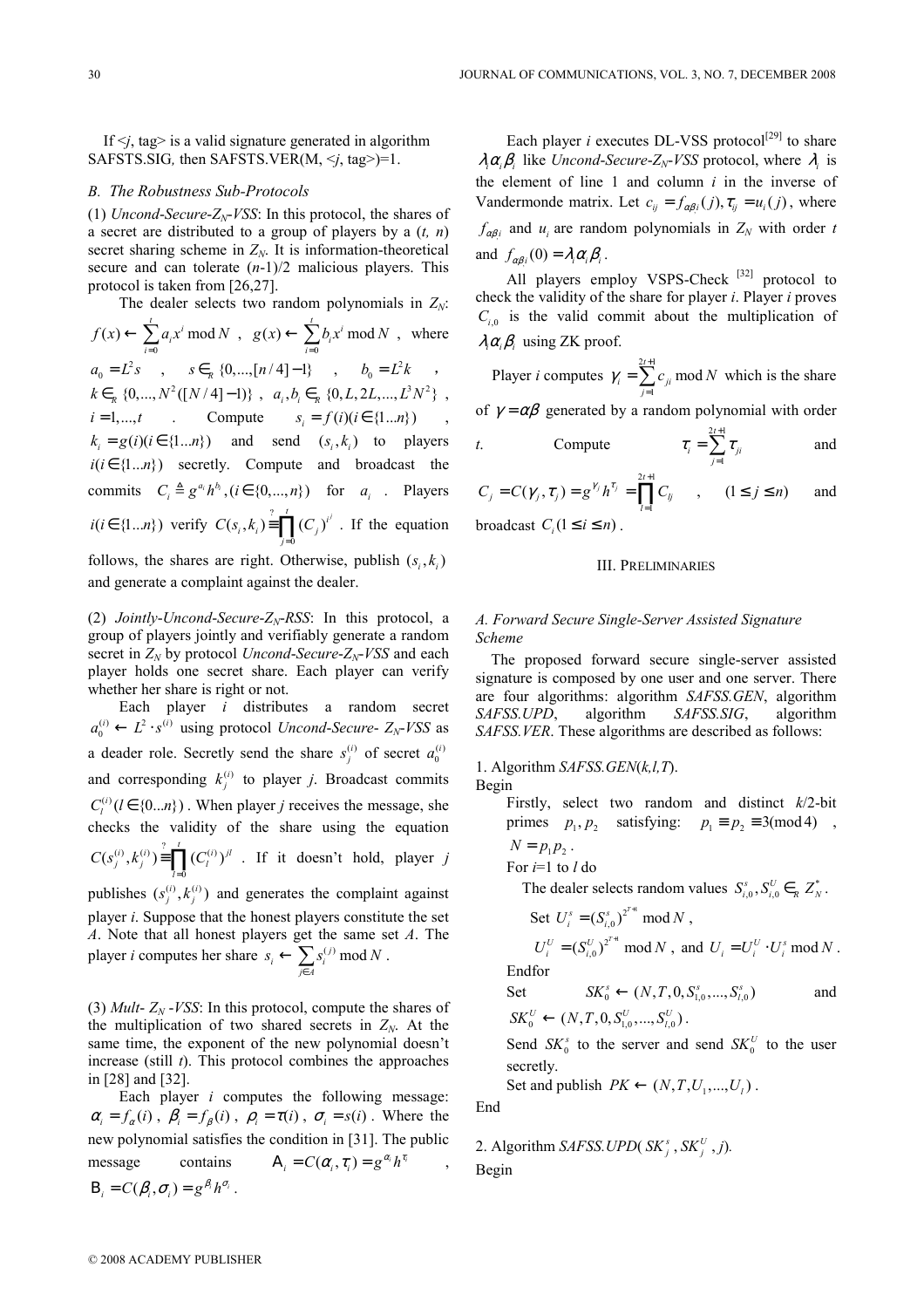Parse 
$$
SK_j^s
$$
 as  $(N, T, 0, S_{i,j}^s, \ldots, S_{i,j}^s)$  and  $SK_j^U$  as  $(N, T, 0, S_{i,j}^U, \ldots, S_{i,j}^U)$ .

\nFor  $i=1$  to  $l$  do

\nServer computes  $S_{i,j+1}^s = (S_{i,j}^s)^2 \mod N$  and deletes  $S_{i,j}^U$ .

\nUser computes  $S_{i,j+1}^U = (S_{i,j}^U)^2 \mod N$  and deletes  $S_{i,j}^U$ .

\nEnd for

\nSet the new shares of the server and the user  $SK_{j+1}^s \leftarrow (N, T, 0, S_{i,j+1}^t, \ldots, S_{i,j+1}^t)$  and  $SK_{j+1}^U \leftarrow (N, T, 0, S_{i,j+1}^U, \ldots, S_{i,j+1}^U)$ .

End

3. Algorithm SAFSS.SIG( $SK_j^s$ ,  $SK_j^U$ , M, j). Begin

> Parse  $SK_j^s$  as  $(N, T, 0, S_{1,j}^s, ..., S_{l,j}^s)$  and  $SK_j^U$  as  $(N, T, 0, S_{1,i}^U, ..., S_{j,i}^U)$ .

> The user selects random value  $R_U \in_R Z_N^*$ , computes and broadcasts  $Y_U = (R_U)^{2^{(T+1-j)}} \mod N$ .

> Server generates a random value  $R_s \in_R Z_N^*$ , computes and broadcasts  $Y_s = (R_s)^{2^{(T+1-j)}} \mod N$ .

User and server jointly compute  $Y = Y_{U} \cdot Y_{S} \text{ mod } N$ and  $c_1, c_2, ..., c_l = H(j, Y, M)$ .

User computes and broadcasts  $\int_{i=1}^l (S_{i,j}^U)^{c_i}$  mod  $Z_U = R_U \prod_{i=1}^{l} (S_{i,j}^U)^{c_i} \mod N$ .

Server computes and broadcasts  $Z_s = R_s \prod_{i=1}^{l} (S_{i,j}^s)^{c_i} \mod N$ .

User and server cooperate to compute  $Z = Z_{\scriptscriptstyle U} \cdot Z_{\scriptscriptstyle S} \text{ mod } N$ .

Generate signature  $\leq j$ ,  $(Y, Z)$  for message M.

4. Algorithm SAFSS. VER( $M \leq j$ ,  $(Y, Z)$ ). Begin Parse sign as  $\leq j$ ,  $(Y, Z)$ If  $Y = 0 \pmod{N}$  then Return 0 Else  $\sigma = H(j, Y, M)$ If  $Y = Z^{2^{(T+1-j)}} U^{\sigma} \pmod{N}$  then Return 1 Else Return 0

End

End

B. Forward Secure Multi-server Assisted Signature Scheme

Below we introduce the second scheme. Different from the first scheme, the number of employed servers is increased to  $n$ . Therefore, the scheme has higher security

than the first scheme because any adversary unable to corrupt the users and all  $n$  servers can't forge any valid signature. Even though she corrupts the user and all servers in a special time point, she can't forge any signature pertaining to previous time period.

1. Algorithm  $SAFSS. GEN(k, l, n, T)$ .

Begin Firstly, select two random and distinct  $k/2$ -bit primes  $p_1, p_2$  satisfying:  $p_1 \equiv p_2 \equiv 3 \pmod{4}$ ,  $N = p_1 p_2$ . For  $i=1$  to  $l$  do The dealer selects random value  $S_{i,0}^{s_m}, S_{i,0}^U \in_R Z_N^*$ ,  $m=1,2,...,n$ , Set  $U_i^U = (S_{i,0}^U)^{2^{T+1}} \mod N$ ,  $U_{i}^{s_m} = (S_{i,0}^{s_m})^{2^{T+1}} \mod N$ ,  $m=1,2,\ldots,n$ , and  $U_i = U_i^U \cdot \prod_{m=1}^n U_i^{s_m}$  mod  $U_i = U_i^U \cdot \prod_{m=1}^n U_i^{s_m} \mod N$ . Endfor Set  $SK_0^U \leftarrow (N, T, 0, S_{1,0}^U, ..., S_{l,0}^U)$  and  $SK_0^{s_m} \leftarrow (N, T, 0, S_{1,0}^{s_m}, ..., S_{l,0}^{s_m})$ ,  $m=1,2,...,n$ . Send  $SK_0^U$  to the user and send  $SK_0^{s_m}$  to server m secretly.

Set and publish  $PK \leftarrow (N, T, U_1, ..., U_l)$ .

End

2. Algorithm *SAFSS.UPD*( $SK_j^U$ ,  $SK_j^{s_1}$ , ...,  $SK_j^{s_n}$ , *j*). Begin Parse  $SK_j^U$  as  $(N, T, 0, S_{1,j}^U, ..., S_{l,j}^U)$  and  $SK_j^{s_m}$  as  $(N, T, 0, S_{1,i}^{s_m}, ..., S_{l,i}^{s_m})$ . For  $i=1$  to  $l$  do The user computes  $S_{i,j+1}^U = (S_{i,j}^U)^2 \mod N$ , and deletes  $S_{i,j}^U$ . Each server *m* computes  $S_{i,j+1}^{s_m} = (S_{i,j}^{s_m})^2 \mod N$ , and deletes  $S_{i,j}^{s_m}$ .

Endfor

Set the new shares of the user and the servers  
\n
$$
SK_{j+1}^U \leftarrow (N, T, 0, S_{1,j+1}^U, ..., S_{l,j+1}^U)
$$
 and  
\n $SK_{j+1}^s \leftarrow (N, T, 0, S_{1,j+1}^s, ..., S_{l,j+1}^s), m=1,2,...,n.$ 

End

3. Algorithm SAFSS.SIG( $SK_j^U$ ,  $SK_j^{s_1}$ , ...,  $SK_j^{s_n}$ , M, j). Begin

Parse  $SK_j^U$  as  $(N, T, 0, S_{1,j}^U, ..., S_{l,j}^U)$  and  $SK_j^{s_m}$  as  $(N, T, 0, S_{1,i}^{s_m},..., S_{l,i}^{s_m})$ ,  $m=1,2,...,n$ .

Each server *m* selects random value  $R_{s_m} \in_R Z_N^*$ , computes and broadcasts  $Y_s = (R_s)^{2^{(T+1-j)}}$  mod  $Y_{s_m} = (R_{s_m})^{2^{(T+1-j)}} \mod N$ .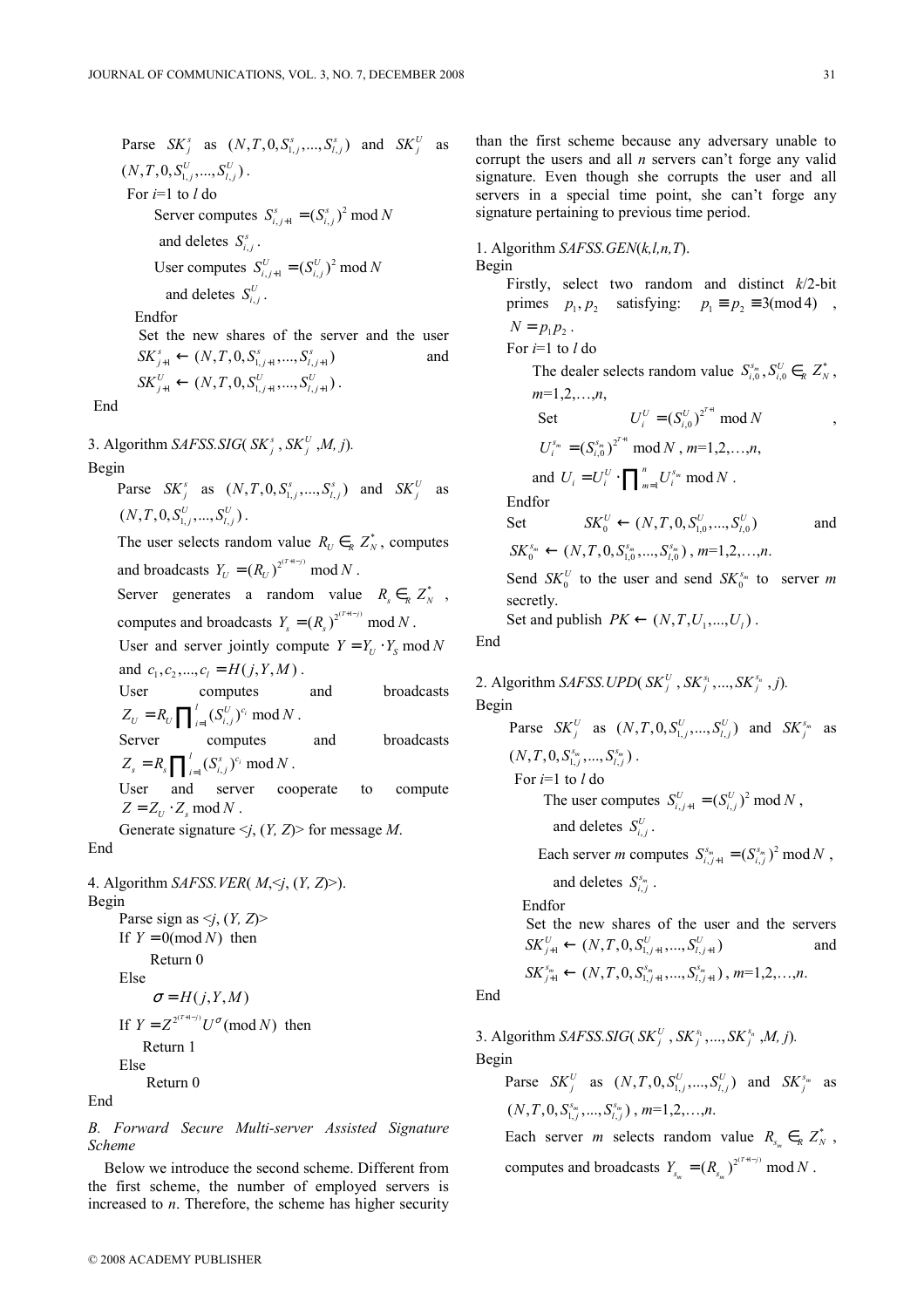The user generates a random value  $R_U \in_R Z_N^*$ , computes and broadcasts  $Y_U = (R_U)^{2^{(T+1-j)}} \mod N$ .

All servers and the user jointly compute  $Y_{s_m}$  mod n  $Y = Y_U \cdot \prod_{m=1}^{n} Y_{s_m} \text{ mod } N$  and

$$
c_1, c_2, ..., c_l = H(j, Y, M)
$$
.  
The server *m* computes and broadcast

 $_{m} = R_{s_{m}} \prod_{i=1}^{i} (S_{i,j}^{s_{m}})^{c_{i}}$  mod  $Z_{s_m} = R_{s_m} \prod_{i=1}^{l} (S_{i,j}^{s_m})^{c_i} \mod N$ .

The user computes and broadcasts  $_{i=1}^{l}(S_{i,j}^{U})^{c_{i}}$  mod  $Z_U = R_U \prod_{i=1}^{l} (S_{i,j}^U)^{c_i} \mod N$ .

All servers and the user cooperate to compute  $Z_{s_m}$  mod n  $Z = Z_U \cdot \prod_{m=1}^{n} Z_{s_m} \mod N$ .

Generate signature  $\leq j$ ,  $(Y, Z)$  for message M.

End

4. Algorithm SAFSS. VER( $M \leq j$ ,  $(Y, Z)$ ). Begin Parse sign as  $\leq j$ ,  $(Y, Z)$ If  $Y = 0 \pmod{N}$  then Return 0 Else  $c_1, ..., c_l = H(j, Y, M)$ If  $Z^{2^{(T+1-j)}}$  $Z^{2^{(T+1-j)}} = Y \cdot \prod_{i=1}^{l} U_i^{c_i} \pmod{N}$  $= Y \cdot \prod_{i=1}^{l} U_i^{c_i} \pmod{N}$  then Return 1 Else Return 0.

End

# C. Forward Secure Threshold-Server Assisted Signature Scheme

The third scheme is forward secure threshold-Server assisted signature scheme. This scheme is more robust because the dishonest behaviors of fewer than threshold servers don't affect the generation of valid signature. It is specially useful in the circumstance where the servers are easy to be attacked.

1. Algorithm  $SAFSTS.GEN(k, l, n, T)$ . Begin

> Firstly, select two random and distinct  $k/2$ -bit primes  $p_1, p_2$  satisfying:  $p_1 \equiv p_2 \equiv 3 \pmod{4}$ ,  $N = p_1 p_2$ .

For  $i=1$  to  $l$  do

The dealer selects random value  $S_{i,0}^{s_m}, S_{i,0}^U \in_R Z_N^*$ ,  $m=1,2,...,n$ , Set  $U_i^U = (S_{i,0}^U)^{2^{T+1}} \mod N$ ,

Select  $S_{i,0}^s \in_R Z_N^*$ ,

Compute  $U_i^s = (S_{i,0}^s)^{2^{T+1}} \mod N$ 

Generate the shares  $S_{i,0}^{s_1}, S_{i,0}^{s_2}, \ldots, S_{i,0}^{s_n}$  of the partial secret  $S_{i,0}^s$  using the protocol Uncond-Secure- $Z_N$ -VSS. and  $U_i = U_i^U \cdot U_i^s \mod N$ .

Endfor

Set 
$$
SK_0^U \leftarrow (N, T, 0, S_{1,0}^U, \ldots, S_{l,0}^U)
$$
 and   
\n $SK_0^{s_m} \leftarrow (N, T, 0, S_{1,0}^{s_m}, \ldots, S_{l,0}^{s_m})$ ,  $m=1,2,\ldots,n$ .  
\nSend  $SK_0^U$  to the user and send  $SK_0^{s_m}$  to server *m* secretlv.

Set and publish  $PK \leftarrow (N, T, U_1, ..., U_l)$ .

End

2. Algorithm *SAFSS.UPD*( $\overline{SK}_j^U$ ,  $\overline{SK}_j^{s_1}$ , ...,  $\overline{SK}_j^{s_n}$ , *j*). Begin Parse  $SK_j^U$  as  $(N, T, 0, S_{1,j}^U, ..., S_{l,j}^U)$  and  $SK_j^{s_m}$  as

$$
(N, T, 0, S_{1,j}^{s_m},..., S_{l,j}^{s_m}).
$$

For  $i=1$  to  $l$  do

The user computes  $S_{i,j+1}^U = (S_{i,j}^U)^2 \mod N$ ,

and deletes  $S_{i,j}^U$ .

 All servers jointly compute the new partial secret  $S_{i,j+1}^s = (S_{i,j}^s)^2 \mod N$  using protocol *Mult-Z<sub>N</sub>* -*VSS*.

In doing so, each server *m* gets the new share  $S_{i,j+1}^{s_m}$ 

and deletes the old share  $S_{i,j}^{s_m}$ .

Endfor

Set the new shares of the user and the servers  $SK_{j+1}^U \leftarrow (N, T, 0, S_{1,j+1}^U, ..., S_{l,j+1}^U)$  and

 $SK_{j+1}^{s_m} \leftarrow (N, T, 0, S_{1,j+1}^{s_m}, ..., S_{l,j+1}^{s_m})$ ,  $m=1,2,...,n$ .

End

3. Algorithm SAFSTS.SIG( $SK_j^U$ ,  $SK_j^{s_1}$ ,...,  $SK_j^{s_n}$ , M, j). Begin

Parse  $SK_j^U$  as  $(N, T, 0, S_{1,j}^U, ..., S_{l,j}^U)$  and  $SK_j^{s_m}$  as  $(N, T, 0, S_{1,i}^{s_m},..., S_{l,i}^{s_m})$ ,  $m=1,2,...,n$ .

All servers jointly generate a random value  $R_s \in Z_N$ using protocol Jointly-Uncond-Secure- $Z_N$ -RSS and each server *m* has its share  $R_{s_m}$ . Compute and publish

 $Y_s = (R_s)^{2^{(T+1-j)}} \mod N$  using protocol  $Mult - Z_N - VSS$ .

The user generates a random value  $R_U \in_R Z_N^*$ , computes and broadcasts  $Y_U = (R_U)^{2^{(T+1-j)}} \mod N$ .

All servers and the user jointly compute  $Y = Y_U \cdot Y_s \text{ mod } N \text{ and } c_1, c_2, ..., c_l = H(j, Y, M)$ . The server  $m$  computes and broadcasts  $Z_s = R_s \prod_{i=1}^{l} (S_{i,j}^s)^{c_i} \mod N$  using protocol

 $Mult-Z_{N}$ -VSS.

The user computes and broadcasts  $_{i=1}^l (S_{i,j}^U)^{c_i}$  mod  $Z_U = R_U \prod_{i=1}^{l} (S_{i,j}^U)^{c_i} \mod N$ .

All servers and the user cooperate to compute  $Z = Z_{U} \cdot Z_{S} \mod N$ .

Generate signature  $\leq j$ ,  $(Y, Z)$  for message M.

End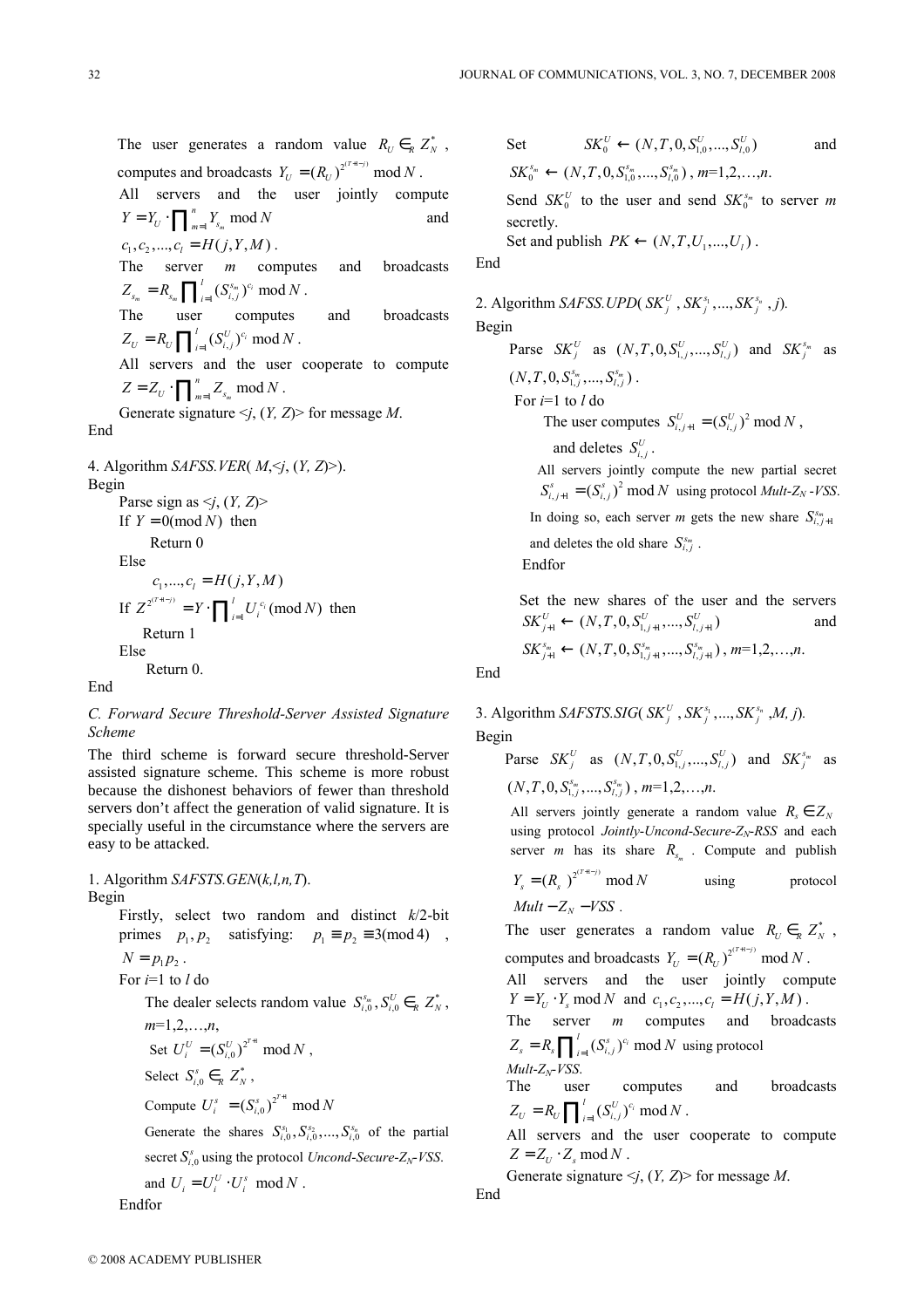```
4. Algorithm SAFSS. VER(M, \leq j, (Y, Z)).
Begin 
      Parse sign as \leq j, (Y, Z)If Y = 0 \pmod{N} then
             Return 0 
      Else 
              c_1, ..., c_l = H(j, Y, M)If Z^{2^{(T+1-j)}}Z^{2^{(T+1-j)}} = Y \cdot \prod_{i=1}^{l} U_i^{c_i} \pmod{N}= Y \cdot \prod_{i=1}^{l} U_i^{c_i} \pmod{N} then
            Return 1 
      Else 
             Return 0. 
   End
```
## IV. CORRECTNESS AND SECURITY ANALYSIS

We only give the correctness and security analysis of the forward secure multi-server assisted signature and forward secure threshold-server assisted signature. The analysis of forward secure single-server assisted signature scheme is very easy because it can be viewed as a special instance of the forward secure multi-server assisted signature scheme when  $n=1$ .

Theorem 1. (Correctness of SAFSS) Let the public key be  $PK \leftarrow (N, T, U_1, ..., U_l)$ ,  $SK_0^U \leftarrow (N, T, 0, S_{1,0}^U, ..., S_{l,0}^U)$ and  $SK_0^{s_m} \leftarrow (N, T, 0, S_{1,0}^{s_m}, ..., S_{l,0}^{s_m})$ ,  $m=1,2,...,n$ . Algorithm SAFSS.UPD updates shares for each server and the user. Let  $\leq j$ ,  $(Y, Z)$  be the signature generated by algorithm  $SAFSS.SIG$  on input a message M for period j. Then  $SAFSS. VER(M, \leq j, (Y, Z) > )=1.$ **Proof.** In order to verify whether *SAFSS.VER*(*M*, <*j*, (*Y, Z*)>)=1 holds or not*,* we need verify whether the equation  $2^{(T+1-j)}$  $T^{(T+1-j)} = Y \cdot \prod_{i=1}^{l} U^{c_i} \pmod{N}$  1  $Z^{2^{(T+1-j)}} = Y \cdot \prod_{i=1}^{l} U^{c_i} \pmod{N}$  $= Y \cdot \prod_{i=1}^{l} U^{c_i} \pmod{N}$  follows. If the public key is  $PK = (N, T, U)$ ,  $SK_0^{s_m} \leftarrow (N, T, 0, S_{1,0}^{s_m}, ..., S_{l,0}^{s_m})$ ,  $m=1,2,...,n$ . and  $SK_0^U \leftarrow (N,T,0, S_{1,0}^U,..., S_{l,0}^U)$ . Algorithm SAFSS. UPD updates shares for each server and the user, then  $\sigma = H(j, Y, M)$ ,  $Y = Y_U \cdot \prod_{m=1}^{n} Y_{s_m} \mod$ n  $Y = Y_U \cdot \prod_{m=1}^n Y_{s_m} \mod N$ ,  $Y_U = (R_U)^{2^{(T+1-j)}} \mod N$ ,  $Y_{s_m} = (R_{s_m})^{2^{(T+1-j)}} \mod N$  $Y_{s_m} = (R_{s_m})^{2^{(T+1-j)}} \mod N$ ,  $Z_{s_m}$  mod n  $Z = Z_U \cdot \prod_{m=1}^{n} Z_{s_m} \mod N$ ,  $Z_U = R_U \prod_{i=1}^{l} (S_{i,j}^U)^{c_i} \mod N$  $Z_U = R_U \prod_{i=1}^{l} (S_{i,j}^U)^{c_i} \mod N$ ,  $_{m} = R_{s_{m}} \prod_{i=1}^{i} (S_{i,j}^{s_{m}})^{c_{i}}$  mod  $Z_{s_m} = R_{s_m} \prod_{i=1}^{l} (S_{i,j}^{s_m})^{c_i} \mod N$ ,  $\bigcup_{i}^{U} \cdot \prod_{m=1}^{n} U_{i}^{s_m} \text{ mod }$  $U_i = U_i^U \cdot \prod_{m=1}^n U_i^{s_m} \mod N$ ,  $S_{i,j+1}^U = (S_{i,j}^U)^2 \mod N$ ,  $S_{i,j+1}^{s_m} = (S_{i,j}^{s_m})^2 \mod N$ .

Thus,

 $Z^{2^{(T+1-j)}}$  $2^{(T+1-j)}$  $(Z_U \cdot \prod_{m=1}^n Z_{s_m})^{2^{(T+1-j)}}$ m n  $Z_U \cdot \prod\nolimits_{m = 1}^n Z_{s_m}^{\phantom{1}} \big)^{2^{(T + 1 - \varepsilon)}}$  $\equiv (Z_U \cdot \prod_{m=1}^n$ 

$$
\begin{split}\n&= (R_U \prod_{i=1}^l (S_{i,j}^U)^{c_i})^{2^{(T+l-j)}} \cdot (\prod_{m=1}^n (R_{s_m} \prod_{i=1}^l (S_{i,j}^{s_m})^{c_i}))^{2^{(T+l-j)}} \\
&= R_U^{2^{(T+l-j)}} \cdot \prod_{m=1}^n (R_{s_m})^{2^{(T+l-j)}} \cdot \prod_{i=1}^l (S_{i,j}^U)^{2^{(T+l-j)} \cdot c_i} \\
&\cdot \prod_{m=1}^n \prod_{i=1}^l (S_{i,j}^{s_m})^{2^{(T+l-j)} \cdot c_i} \\
&= Y_U \cdot \prod_{m=1}^n Y_{s_m} \cdot \prod_{i=1}^l (S_{i,0}^U)^{2^{(T+l)} \cdot c_i} \quad \cdot \prod_{m=1}^n \prod_{i=1}^l (S_{i,0}^{s_m})^{2^{(T+l)} \cdot c_i} \\
&= Y_U \cdot \prod_{m=1}^n Y_{s_m} \cdot \prod_{i=1}^l (U_i^U)^{c_i} \quad \cdot \prod_{i=1}^l \prod_{m=1}^n (U_i^{s_m})^{c_i} \\
&= Y \cdot \prod_{i=1}^l (U_i^U \prod_{m=1}^n U_i^{s_m})^{c_i} \\
&= Y \cdot \prod_{i=1}^l (U_i)^{c_i} \pmod{N}\n\end{split}
$$

Therefore, there is  $SAFSS. VER(M, \leq j, (Y, Z) >)=1$ 

Theorem 2. (Correctness of SAFSTS) Let the public key be  $PK \leftarrow (N, T, U_1, ..., U_l)$ ,  $SK_0^U \leftarrow (N, T, 0, S_{1,0}^U, ..., S_{l,0}^U)$  and  $SK_0^{s_m} \leftarrow (N, T, 0, S_{1,0}^{s_m}, ..., S_{l,0}^{s_m})$ ,  $m=1,2,...,n$ . Algorithm SAFSTS.UPD updates shares for each server and the user.

Let  $\leq i$ ,  $(Y, Z)$  be the signature generated by algorithm  $SAFSTS.SIG$  on input a message M for period *j*. Then  $SAFSTS.VER(M, \leq j, (Y, Z) \geq)=1.$ 

**Proof.** Similarly to the proof in theorem, in order to verify whether *SAFSTS.VER*(*M*, <*j*, (*Y, Z*)>)=1 holds or not*,* we need verify whether the equation  $2^{(T+1-j)}$  $T^{(T+1-j)} = Y \cdot \prod_{i=1}^{l} U^{c_i} \pmod{N}$  i  $Z^{2^{(T+1-j)}} = Y \cdot \prod_{i=1}^{l} U^{c_i} \pmod{N}$  $= Y \cdot \prod_{i=1}^{l} U^{c_i} \pmod{N}$  follows. If the public key is  $PK = (N, T, U)$ ,  $SK_0^{s_m} \leftarrow (N, T, 0, S_{1,0}^{s_m}, ..., S_{l,0}^{s_m})$ ,  $m=1,2,...,n$ . and  $SK_0^U \leftarrow (N,T,0, S_{1,0}^U,..., S_{l,0}^U)$ . Algorithm *SAFSTS.UPD* updates shares for each server and the user, then  $\sigma = H(j, Y, M)$ ,  $Y = Y_U \cdot Y_s \text{ mod } N$ ,  $Y_U = (R_U)^{2^{(T+1-j)}} \mod N$ ,  $Y_s = (R_s)^{2^{(T+1-j)}} \mod N$ ,  $Z = Z_U \cdot Z_s \text{ mod } N$ ,  $Z_U = R_U \prod_{i=1}^{l} (S_{i,j}^U)^{c_i} \text{ mod } N$  $Z_U = R_U \prod_{i=1}^{l} (S_{i,j}^U)^{c_i} \mod N$ ,  $Z_s = R_s \prod_{i=1}^{l} (S_{i,j}^s)^{c_i} \mod N$ ,  $U_i = U_i^U \cdot U_i^s \mod N$ ,

$$
S_{i,j+1}^U = (S_{i,j}^U)^2 \mod N,
$$
  

$$
S_{i,j+1}^S = (S_{i,j}^U)^2 \mod N.
$$

Thus,

$$
Z^{2^{(T+1-j)}}
$$
  
\n
$$
\equiv (Z_U \cdot Z_s)^{2^{(T+1-j)}}
$$
  
\n
$$
\equiv (R_U \prod_{i=1}^l (S_{i,j}^U)^{c_i})^{2^{(T+1-j)}} \cdot (R_s \prod_{i=1}^l (S_{i,j}^s)^{c_i})^{2^{(T+1-j)}}
$$
  
\n
$$
\equiv R_U^{2^{(T+1-j)}} \cdot R_s^{2^{(T+1-j)}} \cdot \prod_{i=1}^l (S_{i,j}^U)^{2^{(T+1-j)} \cdot c_i} \cdot \prod_{i=1}^l (S_{i,j}^s)^{2^{(T+1-j)} \cdot c_i}
$$
  
\n
$$
\equiv Y_U \cdot Y_s \cdot \prod_{i=1}^l (S_{i,0}^U)^{2^{(T+1)} \cdot c_i} \cdot \prod_{i=1}^l (S_{i,0}^s)^{2^{(T+1)} \cdot c_i}
$$
  
\n
$$
\equiv Y_U \cdot Y_s \cdot \prod_{i=1}^l (U_i^U)^{c_i} \cdot \prod_{i=1}^l (U_i^s)^{c_i}
$$
  
\n
$$
\equiv Y \cdot \prod_{i=1}^l (U_i)^{c_i} \pmod{N}
$$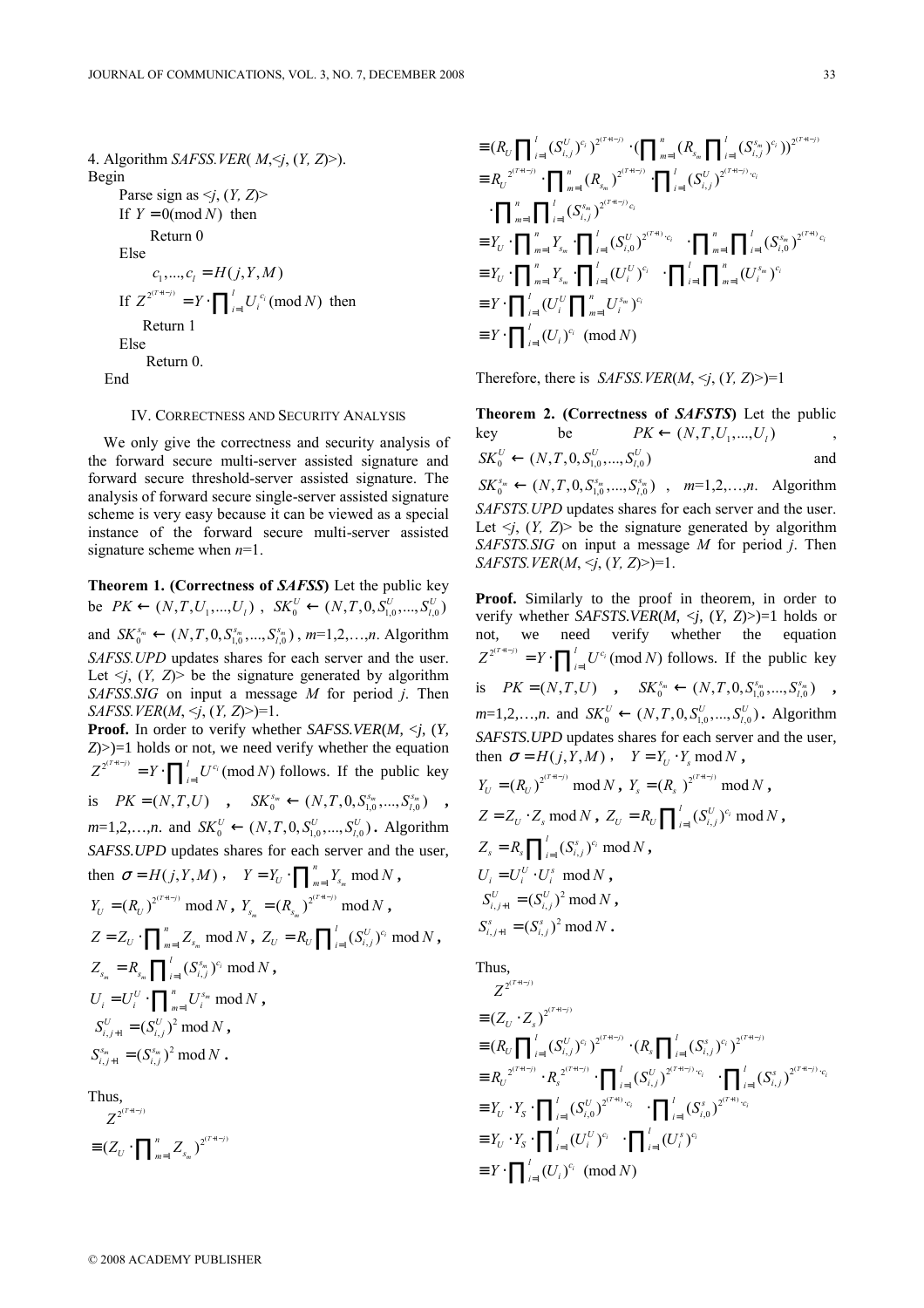Therefore, there is *SAFSTS.VER(M,*  $\le j$ *, (Y, Z)*>)=1

The security of our schemes base on the security of Bellare-Miner Scheme and Abdalla scheme [14], which in turn relies on the hardness of factoring.

Theorem 3 (Security of SAFSS) Assuming that the problem of factoring Blum-Williams integer computationally intractable, it is computationally infeasible to break the forward security of our forward secure multi-server assisted signature.

## **Proof.**

Let  $F$  be an adversary to attack the security of our scheme. F works in three phases: the chosen-message attack phase; the corrupt phase; and the forgery phase. Let *FTSIG* be the multiplicative secret sharing threshold signature scheme in [19]. We want to construct an algorithm I against the security of  $FTSIG$  using  $F$  as a subroutine. I works in three stages: the chosen-message attack phase; the break-in phase; and the forgery phase,

We can set  $P = \{server_1, ..., server_n, user\}$  and let  $t = n$ ,  $P_i = server_i (i = 1,2,..., t)$ ,  $P_{n+1} = user$ . Then our scheme is a  $FTSIG(t, t+1, t+1, t+1)$  scheme for the group of players P. Because the views of adversary in FSIG.key, FSIG.update, and FSIG.sign can all be simulated, the views of adversary in SAFSS.GEN, SAFSS.UPD, and SAFSS.SIG can all be simulated in our scheme, too. Therefore, when I works in the chosen-message attack phase, we set  $F$  come to its chosen-message attack phase. When  $I$  works in break-in phase, we set  $F$  come to its corrupt phase and provide the corrupted private key to I. When  $I$  works in forge phase to forge a new signature,  $F$ can come to its forge phase to provide the same forgery. Because FTSIG scheme is forward secure assuming factoring is hard, therefore, our scheme is secure forward. It means the adversary cannot forge any signature of previous time period, when she gets the shares of the user and all servers in a time period.

Theorem 4 (Security of SAFSTS) Assuming that the problem of factoring Blum-Williams integer is computationally intractable, it is computationally infeasible to break the forward security of our forward secure threshold-server assisted signature.

There is an adversary attacks the security of *BMSIG* scheme if our scheme can be attacked by an algorithm. Because BMSIG scheme is forward secure assuming factoring is hard. Therefore, our scheme is forward secure in the random oracle under the same assumption. Here we skip the detailed proof of this theorem.

#### V CONCLUSIONS

We discuss a problem of how to construct forward secure single-server, multi-server and threshold-server assisted signature schemes using Bellare-Miner Scheme and propose three signature schemes in this paper. The first is single-server assisted scheme, the second is multiserver assisted scheme and the last is threshold-server assisted scheme. These schemes are all based on the Bellare-Miner forward secure signature Scheme. We also analyze the correctness and security. The extended abstract has appeared in International Symposium on Electronic Commerce 2008 [30].

## ACKNOWLEDGMENT

This research is supported by Natural Science Foundation of China (60703089), the National High-Tech R & D Program (863 Program) of China (2006AA012110) and National Cryptologic Development Foundation of China.

#### **REFERENCES**

- [1] R. Anderson, "Two remarks on public key cryptology," Invited Lecture, 4th ACM Conference on Computer and Communications Security. Zurich, 1997.
- [2] M. Bellare, and S. Miner, "A forward-secure digital signature scheme," Advances in Cryptology-Crypto'99, 1999, pp. 431-448.
- [3] M. Abdalla and L. Reyzin, "A new forward-secure digital signature scheme," Advances in Cryptology-Asiacrypt'00, 2000, pp. 116-129.
- [4] H. Krawczyk, "Simple forward-secure signatures for any signature scheme," Proceedings of the 7th ACM Conference on Computer and Communications Security, 2000, pp. 108-115.
- [5] G. Itkis, and L. Reyzin, "Forward-secure signatures with optimal signing and verifying," Advances in Cryptology-Crypto'01, 2001, 499-514.
- [6] A. Kozlov, and L. Reyzin, "Forward-secure signatures with fast key update," Security in Communication Network, 2002, pp. 247-262.
- [7] T. Malkin, D. Micciancio, and S. Miner, "Efficient generic forward-secure signatures with an unbounded number of time periods," Advances in Cryptology-Eurocrypt'02, 2002, pp. 400-417.
- [8] G. Itkis, "Forward Security: Adaptive Cryptography–Time Evolution,"http://www.cs.bu.edu/faculty/itkis/pap/forwardsecure-survey. pdf, 2005.
- [9] D. Boneh, and M. Franklin, "Identity-based encryption from the Weil pairing," Advances in Cryptology-CRYPTO'001, 2001, pp. 213–229.
- [10] C. Gentry, and A. Silverberg, "Hierarchical ID-based cryptography," Advances in Cryptology-ASIACRYPT '02, 2002, pp. 548-566.
- [11] R. Canetti, S. Halevi, and J. Katz, "A forward-secure public-key encryption scheme," Advances in Cryptology-EUROCRYPT'03, 2003, pp. 255-271.
- [12] F. Hu, C. Wu, and J. Irwin, "A new forward secure signature scheme using bilinear maps," Cryptology ePrint Archive, Report 2003/188, 2003.
- [13] B. Kang, J. Park, and S. Halm, "A new forward secure signature scheme," Cryptology ePrint Archive, Report 2004/183, 2004.
- [14] J. Yu, F. Y. Kong, X. G. Cheng, R. Hao, and G. W. Li, "Construction of Yet Another Forward Secure Signature Scheme Using Bilinear Maps," In: the second international conference on provable security (ProvSec 2008), 2008, pp. 83-97.
- [15] J. Camenisch, and M. Koprowski, "Fine-grained forwardsecure signature schemes without random oracles,"